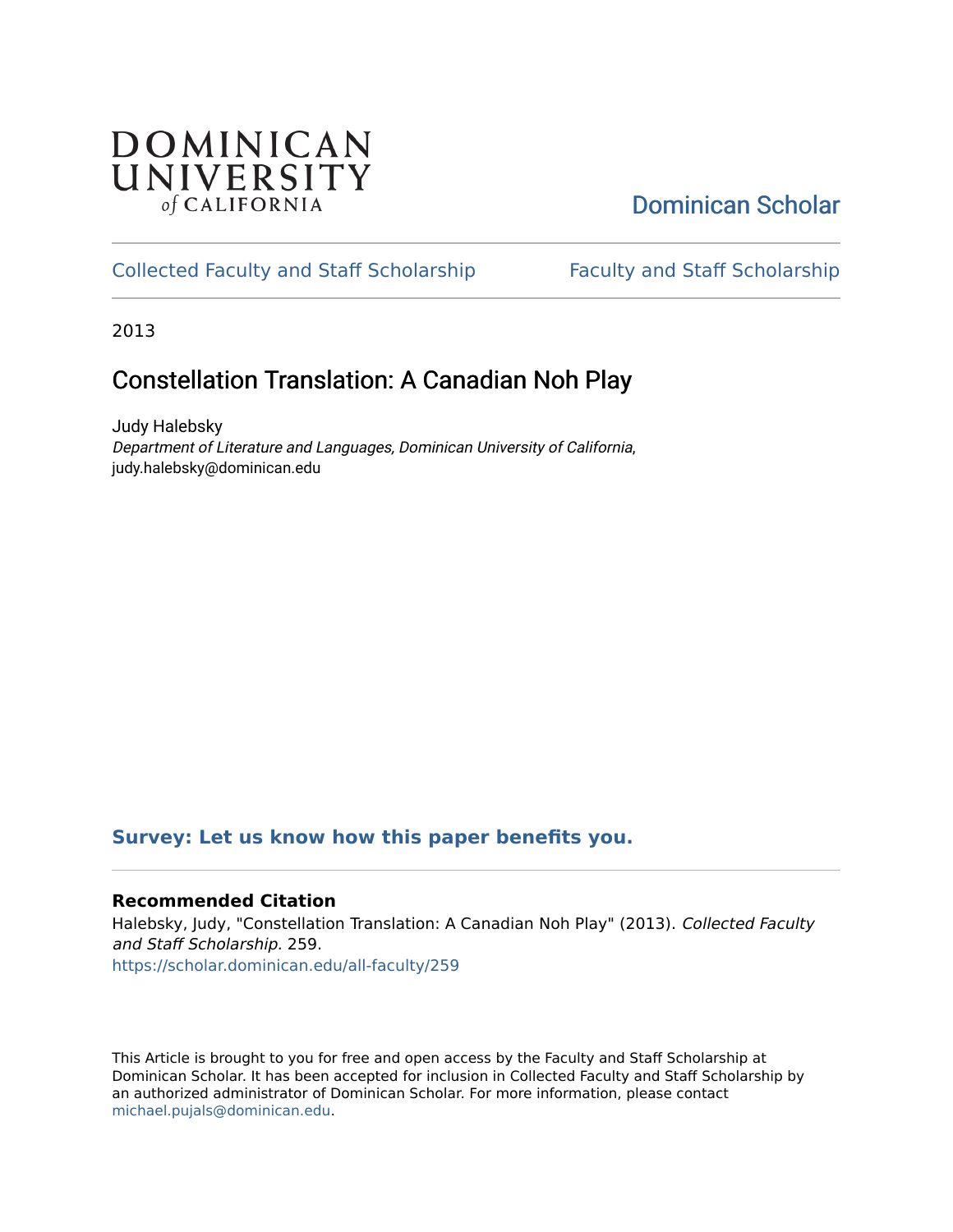#### ARTICLES

### Constellation Translation: A Canadian noh Play

#### Judith Halebsky

Dominican University of California

Daphne Marlatt's play, The Gull, explores the form and structure of traditional Japanese Noh theatre to expand the possibilities of translating Noh for a Canadian audience. Marlatt developed the play out of her 1974 collection of poems, Steveston, which touches on the experience of Japanese-Canadian residents of the fishing community of Steveston, BC, who were evacuated and interned during World War II. In 2006, under the direction of Heidi Specht, Pangaea Arts staged The Gull through collaboration among Japanese Noh master Akira Matsui, Noh professionals from Tokyo, and Canadian actors. This research demonstrates that the emphasis on maintaining traditional structures of Noh disrupted the potential for a well-balanced collaboration and in important ways othered the Canadian actors. At the same time, Marlatt's script, the emotions it explored, and the aesthetic sophistication of the performance allowed for an expansive liminality of identity and location. This essay examines issues of formal and cultural translation for the stage and builds on the scholarship of Susan Bassnett and Jean-Michel Déprats. To the existing conceptions of translation as divided between acculturation and foreignization, this research proposes a constellation translation that enables the cultural locations of translator, actors, artists, and audiences to shape the production.

La pièce The Gull de Daphne Marlatt explore la forme et la structure du nô, un style traditionnel de théâtre japonais, et cherche de nouveaux moyens pour traduire le nô à l'intention d'un public canadien. Marlatt <sup>a</sup> créé la pièce à partir d'un de ses recueils de poésie, Steveston, paru en 1974, qui met en scène des Canadiens d'origine japonaise vivant à Steveston (C.-B.), un petit village de pêcheurs, et ayant connu l'évacuation et l'internement pendant la Deuxième Guerre mondiale. En 2006, la compagnie Pangaea Arts présentait The Gull dans une mise en scène de Heidi Specht ; la production reposait sur une collaboration entre Akira Matsui, spécialiste japonais du nô, des professionnels du nô de Tokyo, et des comédiens canadiens. Halebsky montre que l'importance accordée au maintien des structures traditionnelles du nô <sup>a</sup> empêché l'équipe de collaborer de façon équilibrée et, à divers égards, <sup>a</sup> placé les comédiens canadiens dans la position de l'Autre. En même temps, le texte de Marlatt, avec les émotions qui y sont explorées, et le caractère très complexe du jeu sur le plan esthétique, permettait d'étendre le seuil de perception des aspects liés à l'identité et au lieu. Halebsky <sup>s</sup>'intéresse ici à divers aspects formels et culturels de la traduction scénique et <sup>s</sup>'appuie à cette ñn sur les écrits de Susan Bassnett et de Jean-Michel Déprats. Aux concepts de la traduction en tant que pratique où prime soit l'acculturation, soit l'ouverture à l'étranger, Halebsky propose d'ajouter celui de la « traduction constellaire », qui permettrait aux lieux culturels que sont le traducteur, les comédiens, les artistes et le public de donner forme à la production.

1 The Stevenson Noh Project: The Gull brought together Canadian actors and artists with Japanese Noh professionals to tell a Canadian story through the staging techniques of Japanese Noh theatre. Heidi Specht, director of Vancouver's Pangaea Arts, spearheaded the project and invited Canadian writer Daphne Marlatt, composer and Noh teacher Richard Emmert, and Japanese Noh master Matsui Akira to join her. After a three-year development process, the production was staged in Richmond, BC in 2006 with seven Canadian actors and six Noh professionals from Japan.

2 Verbal translation was not a key focus in the production process because Marlatt wrote a script in English based on the structures of Noh. Toyoshi Yoshihara later translated the script into Japanese to allow Matsui to perform in Japanese with some English words. That Marlatt originally wrote the script in English did not diminish the many facets of cultural and formal translation that required navigation to bring the production to fruition. The struggles of employing the traditional units and structures of Noh to tell a Canadian story often fell along the familiar translation divide between what Bassnett terms acculturation and foreignization. As I discuss further below, acculturation translation strives to adjust a source text so that it ñts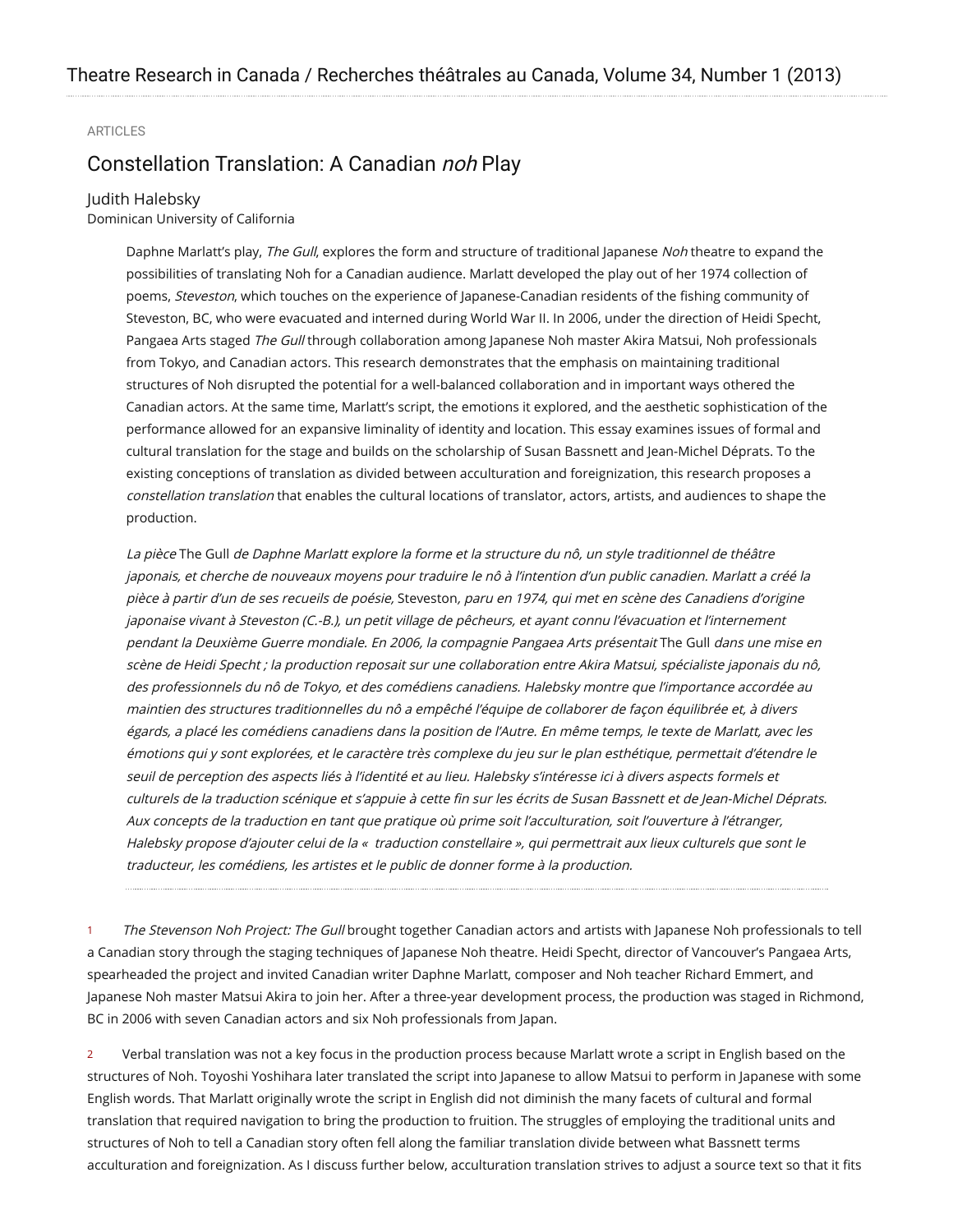seamlessly into the target language and culture. In contrast, foreignization translation strives to maintain as many aspects of the source text as possible, such as speech, form, and cultural references, even though these aspects may read as foreign to the target audience. A careful examination of Marlatt's creative process reveals another potential conception of translation that accounts for the cultural locations of playwright, artists, actors, and audience. I name this method *constellation translation* and attribute the success of The Gull to a sensitive and fluid engagement on the part of Marlatt with both the form of Noh and how it might best be employed to illuminate the cultural history of Stevenston, BC.

3 Noh is a 650-year-old theatre art that encompasses acting, dance, music, costume, and poetry. Serious, somber, and eloquent, Noh plays often address culturally signiñcant historical events through the experience of one character. Noh is shaped by Buddhism and plays often address the lingering attachments that trap a spirit in the world of the living. In these plays, a communication between the dead and the living offers an insight or a moment of understanding that allows the trapped spirit to find release. Noh's reflective concentration of serious subject matter is broken by the levity of the comic kyogen interlude that often divides the two acts of a Noh play.

4 Noh dance is performed through an established set of movements called *kata*. These codified and stylized movements are arranged in various conñgurations in individual Noh plays. These movements are intricately connected with the many other performance aspects of Noh, including costumes. For example, a number of movement sequences are designed to highlight the eloquent long sleeves and silk patterns of Noh costumes. These kata are a distinguishing feature of Noh and are part of what deñnes a performance as within the tradition of Noh.

5 Marlatt's script tells of the trauma and loss caused by the internment of Japanese-Canadians during World War II. In the play, two brothers, played by Simon Hayama and Alvin Catacutan, return to the coast of British Columbia to rebuild their lives as fishermen. The play is set in the summer of 1950: the brothers are among a number of fishermen returning to the coast one year after the federal government ñnally reversed its wartime prohibition against Japanese Canadians returning to the west coast (Marlatt 16). In the intervening years, the brothers have lost both of their parents. In the ñrst act, the brothers tie up the boat in China Hat (present day Klemtu) to wait for a storm to pass. Although it is dark and rainy, they see something on the wharf. For one brother it is a seagull and for the other it is a woman. Lost and forlorn, this woman/gull, played by Akira Matsui, speaks to the brothers in Japanese with longing for her home in Mio, Japan. Toward the end of the ñrst act, one brother realizes that the bird sounds like their mother missing her home in Mio.

6 In the middle kyogen interlude that separates the two acts of the play, a fisherman named Harry Takahashi, played by David Fujino, visits the brothers. He was a friend of their late parents and shares with them the hardships their parents endured and the hopes they held. As the brothers talk with Takahashi about their mother, waves splash the boat. The mother, in the form of a gull is trying to communicate with her sons. Her message, revealed slowly throughout the play, is for them to return home. Takahashi refuses to accept this interpretation and argues that the men are confused, saying, "Gulls sound like that. You boys have spent too long in the mountains" (59). However, he goes on to admit that other ñshers have seen ghosts on their boats.

Fig. 1. Akira Matsui as the gull/mother in The Gull: The Steveston Noh Project.Photo: Michael Ford



Akira Matsui as the gull/mother in The Gull: The Steveston Noh Project. Photo: Michael Ford

[Display](http://journals.hil.unb.ca/journalimages/TRIC/2013/Vol_34/No_01/tric34_1art03_fig1.jpg) large image of Figure 1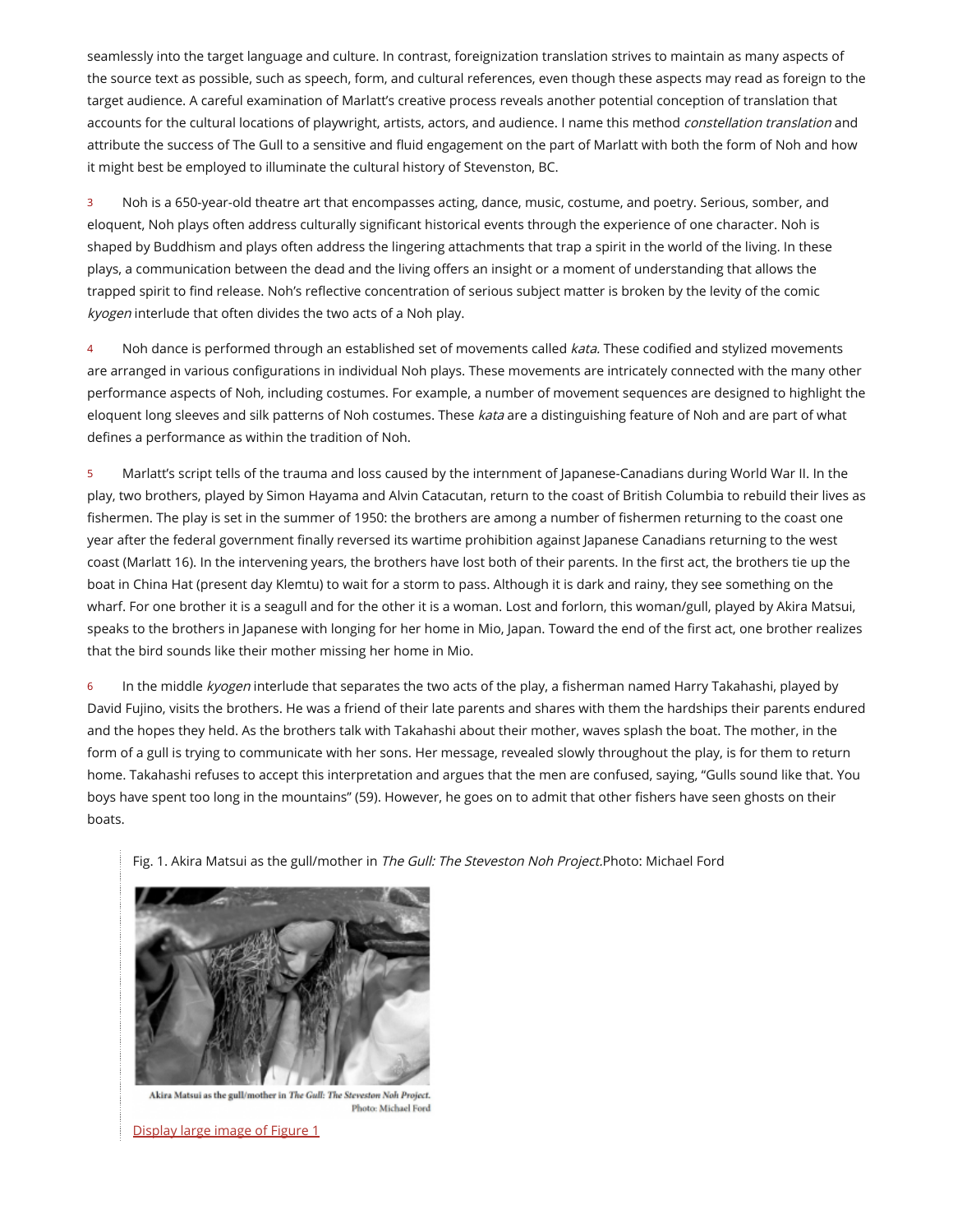7 In the second act, the play peaks as the brothers realize the struggles of their mother's life and are able to apologize for not assisting with her return to Japan after the war. Within this apology, the brothers communicate that while their mother's home was Mio, Japan, their home is the BC coast. This understanding is a moment of resolution for the mother, which allows her to let go of the lingering conflicts of her life that kept her trapped in this world. Her transformation is highlighted in an extended dance. The play reveals the brothers' struggle to navigate identity, dislocation, and place as they attempt to rebuild their lives after the deep hostility and discrimination of the internment. Noh has a contained intensity and an immensely powerful internal concentration that made it an appropriate form to communicate a quiet simmering rage for the injustice of the internment.

8 Marlatt drew on her experiences with Steveston, her history of migration, and her ongoing study of Noh in the process of writing The Gull. Emmert, who composed the music and led Noh workshops for the Canadian actors, also served as a dramaturge and guided Marlatt on the formal structures of Noh (Marlatt, The Gull 17). The themes of the play are closely connected with Marlatt's previous work. A ghost mother visiting living children in The Gull echoes themes of Marlatt's volume Ghost Works (1993). Her collection of poems Steveston (1974) was about the effect of the commercial fishing industry on the quality of life of the Steveston community. Marlatt also edited the volume Mothertalk (1997) by Roy Kiyooka. Mothertalk, based on interviews with first generation Japanese immigrant Mary Kiyooka, explores issues important to The Gull, such as struggles to ñnd and construct a concept of home and communication between immigrant parents and Canadian-born children. To write The Gull, Marlatt joined issues of displacement, identity and otherness with voices of the Japanese-Canadian experience in Steveston and Mothertalk.

9 Translation Studies scholars, such as Susan Bassnett, generally identify two main approaches to the work of translation: acculturation and foreignization. Acculturation involves the creation of a work that the audience can enter into without a conscious cultural journey. In this process, the script or source text is adjusted to the target culture in such a way that the audience can access the script without a conscious engagement with a foreign culture. In contrast, a script that retains the evidence of a different cultural location is called *foreignization*. In a foreignization script, translation issues of custom, culture, production language and, to varying degrees, spoken language from the source culture remain so that the audience is aware that the performance originated either in a different language or a different cultural location. Susan Bassnett describes the concerns of acculturation and foreignization:

[T]he issue hinges on whether a translator should seek to eradicate traces of otherness in a text so as to reshape that text for home consumption in accordance with the norms and expectations that prevail in the target system, or whether to opt for a strategy that adheres more closely to the norms of the source system. (120)

Within these two means of translation, the eradication or recognition of otherness, issues of accessibility, aesthetic impact, and the intentions and affects of the source text are navigated.

10 The translation of works specifically intended for live performance must consider the conflicting interests of translating for the stage or translating for the page. Adaptation or translation for the stage broadly embraces change and creates a new version of a script that can succeed emotionally and aesthetically onstage, but is signiñcantly altered from the source text. By contrast, translating for the page emphasizes ñdelity to the source text. For Susan Bassnett, success in this option is found in maintaining the literary richness of the source text. For others, such as scholar Jean-Michel Déprats, this method may preserve literary features of the text but does not evoke the effect of the source text for new audiences (134- 35).

11 In discussing the verbal translation of Shakespeare, Déprats notes a third possibility for translation and suggests that a sourceorientated translation created by "major poets or well-known playwrights," even with limited knowledge of the source language, can create a stunningly rich translation (134). In this third way, Déprats argues that these "famous writers" can understand how the words of the script are performed through the actor's body and thus create a target language script that can work well onstage. Through Marlatt's creative process, I explore why a famous writer would be more adept than a skilled translator in making a successful translation. I make a signiñcant departure from work in theatre translation studies by positioning formal production values and areas of creative mastery such as creative writing, Noh kata, and Western acting technique as languages in and of themselves. Within these production languages artists have varying degrees of fluency. Marlatt's success in writing The Gull did not reflect a particularly intricate knowledge of Noh, but rather, was brought to fruition through her richly cultivated creative practice.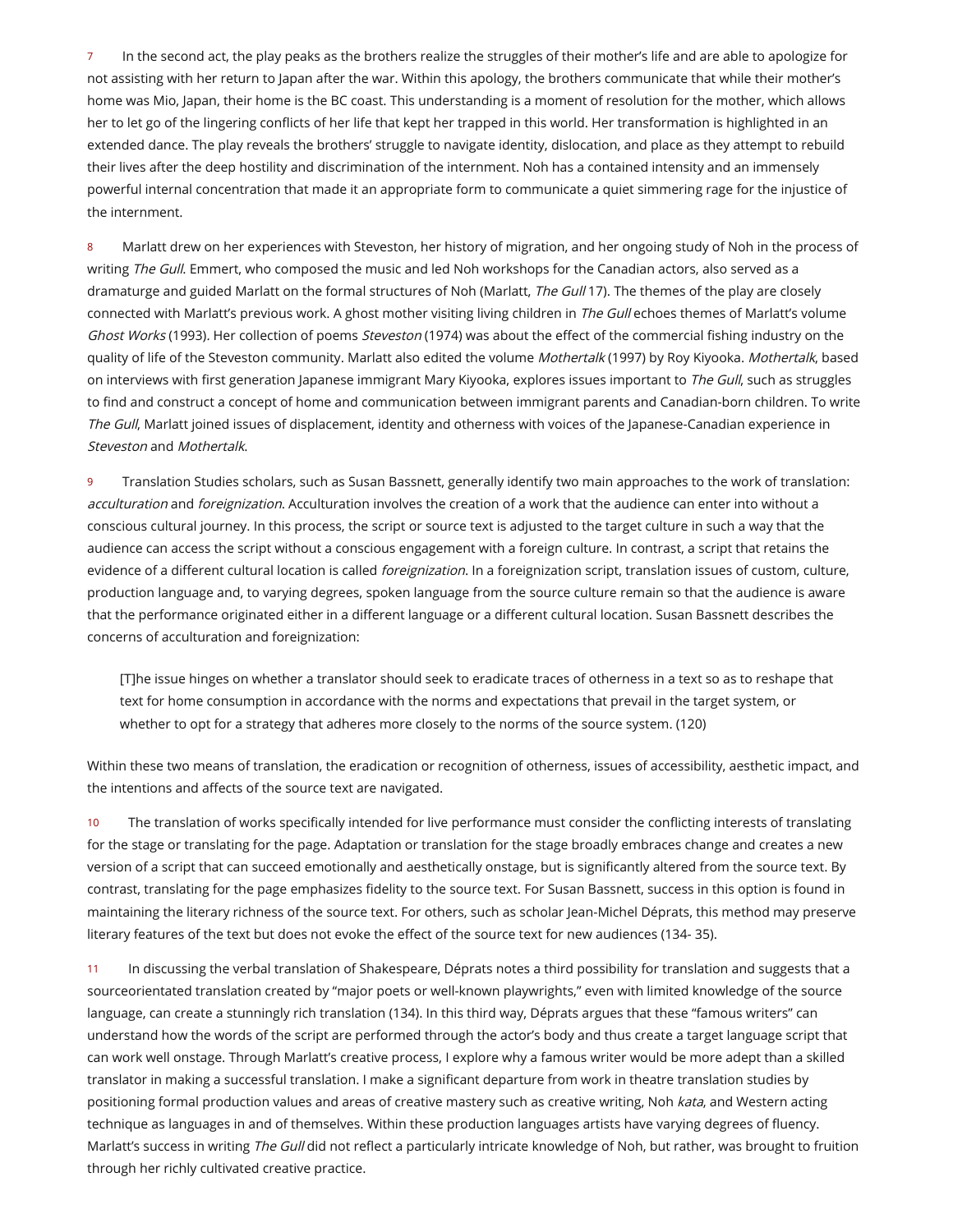12 To Déprats's third way, I add *constellation translation*, which is the ability of these writers to bring voice, and thus a synergy and resonance, to a translation. In constellation translation, a work is shaped by how the concepts and aesthetics of the source text are interpreted and revisioned by the translators. The translators include not only the writer but also the various artists involved in the production, such as actors, musicians, set designers, and costume designers. Rather than being a transparent medium with no influence on the artwork, the translators are aware of and embrace how they shape and integrate their own experiences and points of view into the work through the translation process. Attempts to hide the process of change in a translation can create internal conflicts within a work that weigh down the aesthetic energy of a production. Constellation translation seeks to diminish the romantic possibility of a work that can be both translated and unchanged.

13 Constellation is a series of independent points that connect to and shift proximities with other points. This constellation image reflects the creative process of finding points of connection among lived experience, cultural knowledge, and the source text. This process rests on the artists drawing from their embodied experiences and the cultural knowledge held physically in the body. A creative writer, such as Marlatt, has cultivated her ability to draw from her own embodied experiences and articulate those experiences in words. Constellation translation offers a means of translation that can reveal the fissures, folds, and struggles of the translation process. In these works, the evidence of the translation process and the transformations involved are not only made visible to the audience, but are also embraced as part of the cultural journey of translation.

<span id="page-4-0"></span>14 Specht saw The Gull production as a way that formal theatre techniques of performance in Vancouver might reflect the area's cultural history and diversity (Specht).[1](#page-10-0) Specht is a talented director with training in many different theatrical traditions and a particularly keen aesthetic sense. Her work is influenced by earlier multicultural initiatives that promote theatre and the arts as a point of connection among ethnic and social groups. Other Pangaea Arts productions, Butterfly Dream (2004) and Jade in the Coal (2010), brought together spoken drama and Chinese Opera theatre artists. This facilitated connections among groups in Vancouver and gave broader community access to an active theatre form within Canada. One significant difference between Chinese opera and Noh is that Noh is not currently practiced in Vancouver. In this way, Noh was not an immediate point of connection between Pangaea Arts and the Japanese-Canadian community. Nonetheless, Specht sought to cast JapaneseCanadian actors and to hold community feedback sessions as modes of community involvement in the production. The Gull was produced during the lead up to the 2010 Vancouver Olympics, which generated interest and funding for positive representations of Vancouver to Canadians and the international community[.2](#page-10-1)

<span id="page-4-1"></span>15 The Gull's production team with Specht as director and Emmert as Noh teacher encountered difficulties in using Noh to showcase Canadian diversity for a number of reasons. Traditional theatre forms, such as Noh, might seem like a way to perform diversity because they can function as a representation of cultural otherness onstage; however, multiculturalism requires the performance of otherness as part of a Canadian identity. To support diversity, otherness needs to be presented as simultaneously other and Canadian (See Kamboureli 92; Shimakawa 150). Employing a foreignization translation of Noh, which heightened Noh as distinctly Japanese, further diminished the possibility of presenting Noh as part of a Canadian identity.

16 Noh is a marker of otherness onstage due in part to the way it is promoted both within and outside Japan as a uniquely and distinctly Japanese form. As Eric Rath outlines, Noh's role in society shifted with the many changes brought by the Meiji Restoration of 1868. As Japan opened its doors to the West, the Meiji government sought to build diplomatic relations with America and Europe. They positioned Noh as a traditional Japanese art on par with Western opera and suitable to share with foreign dignitaries. With Noh the Meiji government could present Japan as reñned and sophisticated to the rest of the world. Into the Meiji era, with the growing Western influence in many facets of Japanese cultural production, the government sought to promote Noh within Japan as a means to resist Westernization. Rath explains that at the time Japanese historian Kume Kunitake, "advocated that Japan needed pure traditions such as noh [. . .] to preserve and strengthen its native spirit" (224). In this context, Noh became a symbol of an art form untouched by Western influences and celebrated as purely Japanese. Noh has since come to symbolize Japan, marking Japanese-ness within Japan and as presented to the rest of the world through the vehicles of tourism and arts culture initiatives (See Brazell 20-22; Gordon 108-109; Rath 220-24).

17 Multicultural productions are often criticized for presenting an idealistic view of social harmony within a diverse community that masks the inequalities and ethnic hostilities endured by marginalized groups. The Gull, however, gave voice to the struggles of identity and belonging faced by Japanese-Canadians in the aftermath of the internment. In the 1970s and 1980s, the National Association of Japanese Canadians led the Redress movement that called on the government to acknowledge and address the human rights violations of the internment. One of the hard fought gains of this movement was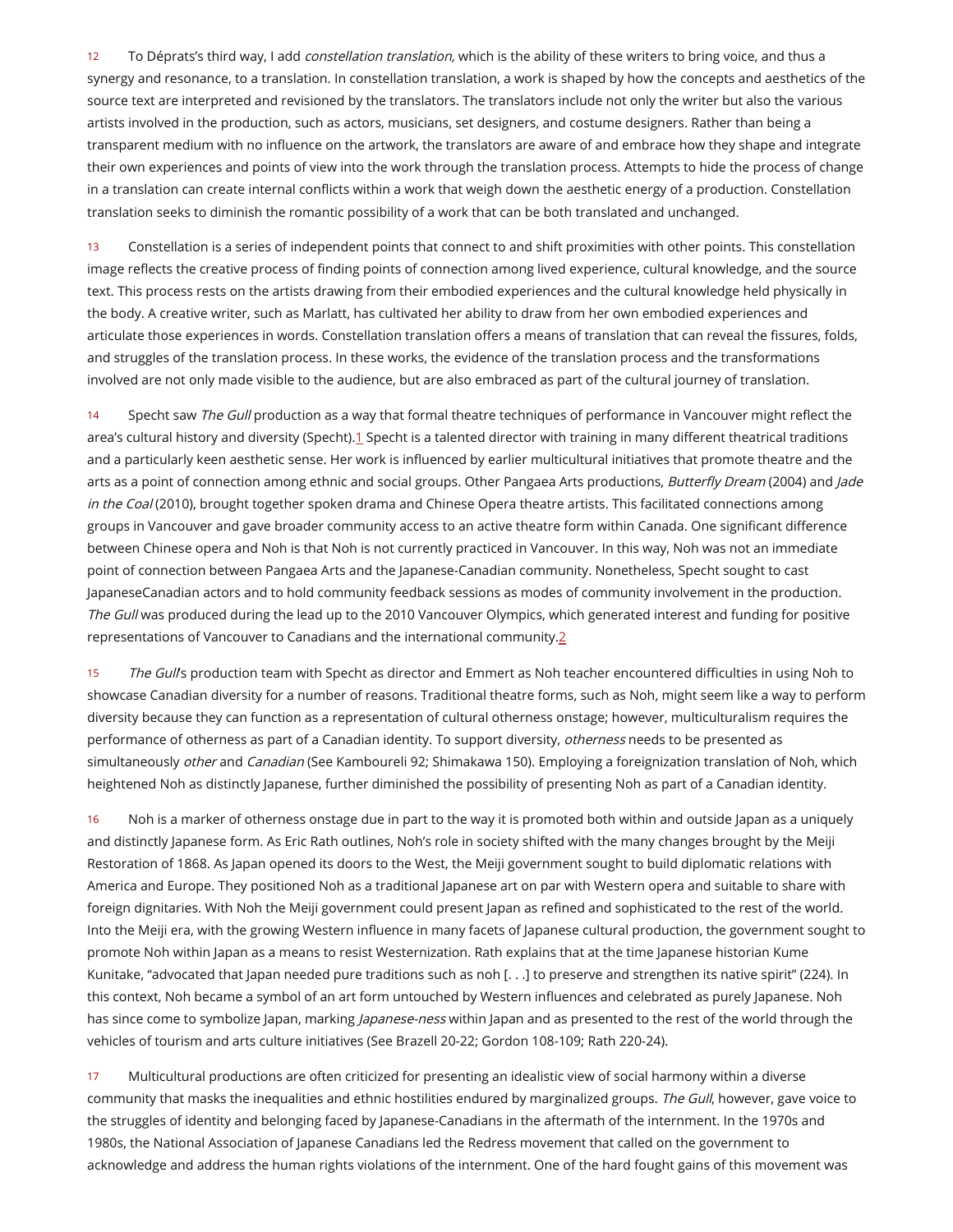an endowed fund to support activities related to Japanese-Canadian identity. The Gull drew attention to injustice in a historical context, which allowed for an implied critique of current inequalities. The importance of The Gull's message is reflected by the groups who chose to support the project, including The National Association of Japanese Canadians, the National Nikkei Heritage Center, and the Japanese Canadian National Museum.

18 In The Gull, Japanese nationals performed an art form that marks Japanese-ness. While the production demanded that Canadian actors perform traditional Noh in a foreignization translation, Canadians of Asian descent performed in a production language that marked Japanese-ness. At the same time, the verbal script articulated their identity as Canadian and othered within Canada. Hence, the characters in the script had an agency and a complexity of identity that the Canadian actors did not have within the production. The performance skills of Noh require years of training. Without an active Noh practice in Canada, it was difficult to find actors who had sustained training in Noh. Actor Simon Hiyama has Japanese heritage and grew up in Steveston. Actor David Fujino was brought in from Toronto for the production. Fujino is Japanese-Canadian and has a close personal connection with the subject matter of the play as he was born in an internment camp mentioned in the play. The employment of the physical structures of Noh in movement and acting technique that strived to adhere solely to traditional Noh caused alienation and diminished voice and agency for the Canadian actors.

<span id="page-5-0"></span>19 The Gull was portrayed as "[a] collaboration between Canadian theatre artists and Japanese Noh artists."[3](#page-10-2) Marlatt developed the content and structure of the script in a responsive dialogue with Emmert and Specht. As mentioned earlier, Marlatt drew from her personal location, her experiences with Steveston, and her study of Noh in the creative writing process. In contrast, many facets related to the production language of traditional Noh had ñnite value structures that did not allow for individual interpretations of Noh. The emphasis on a foreignization translation of Noh limited the agency of participants to structure and deñne individual cultural locations. By emphasizing a foreignization translation, the structure of the production positioned the traditional form of Noh and its established kata as correct performance technique. In correlation, this positioned the acculturation of Noh and a Canadian influence on the physical structures of Noh not as new versions of the form but as failed translations of traditional Noh[.4](#page-10-3) This value structure diminished the possible degree of collaboration because participants were not able to contribute their points of view and prior knowledge to the process.

<span id="page-5-1"></span>20 The collaboration in The Gull was not equally weighted among Japanese and Canadians in a shared learning process. The imbalance was apparent to this observer in the rehearsals leading up to the production and confirmed later in actor Fujino's reflections on his experience published in the Japanese-Canadian newspaper, Nikkei Voice. The Canadian actors were paid not only for the rehearsal of the production but also for the Noh training workshops. They were to learn from their Japanese counterparts, but this did not go both ways. The Japanese Noh artists were to perform in a manner that was traditional and correct to the form of Noh rather than learning from the skills of the Canadian actors. Because the production aimed speciñcally to be as close to the traditional form of Noh as possible, it did not require the Japanese Noh professionals to learn new performance techniques. This structured the production process so that the professional Noh artists were positioned as authorities and the professional Canadian artists were positioned as students.

21 Canadian cast member Fujino, while very much supporting the project, took issue with the power dynamics between the Canadian actors and the Japanese Noh professionals. In an article in Nikkei Voice, Fujino writes:

I learned that since "The Gull" was an intercultural collaboration—a two-way effort between Japanese Noh masters and professional western theatre artists—the contribution of the Canadian cast cannot be minimized. Frequently, and understandably, we were placed in the position of students of Noh. Noh-body among the Canadians can claim to be "great" in classical Noh [. . .]. And if I quote the old show biz saying, "What are we, chopped liver?" I simply mean to assert that the Canadians played a major role in creating a true piece of Canadian Noh. (7)

Fujino's comments reflect his dissatisfaction at being part of a collaboration with a definite power structure that situated Noh professionals as authorities and Canadian actors as students and novices. While the Canadians, with the exception of the second supporting actor, were new to Noh, their training as actors and professional experience was not considered a point of contribution to developing the physical structures of the play. They were expected to use their Western spoken drama skills to help them perform traditional Noh well rather than to re-vision Noh for a new cultural location. The result was that the actors performed with their limited skills in Noh rather than integrating their formidable performance skills with the skills of their Japanese counterparts. Ultimately, the acting was a muted version of Noh movement. Their postures, stances, and gestures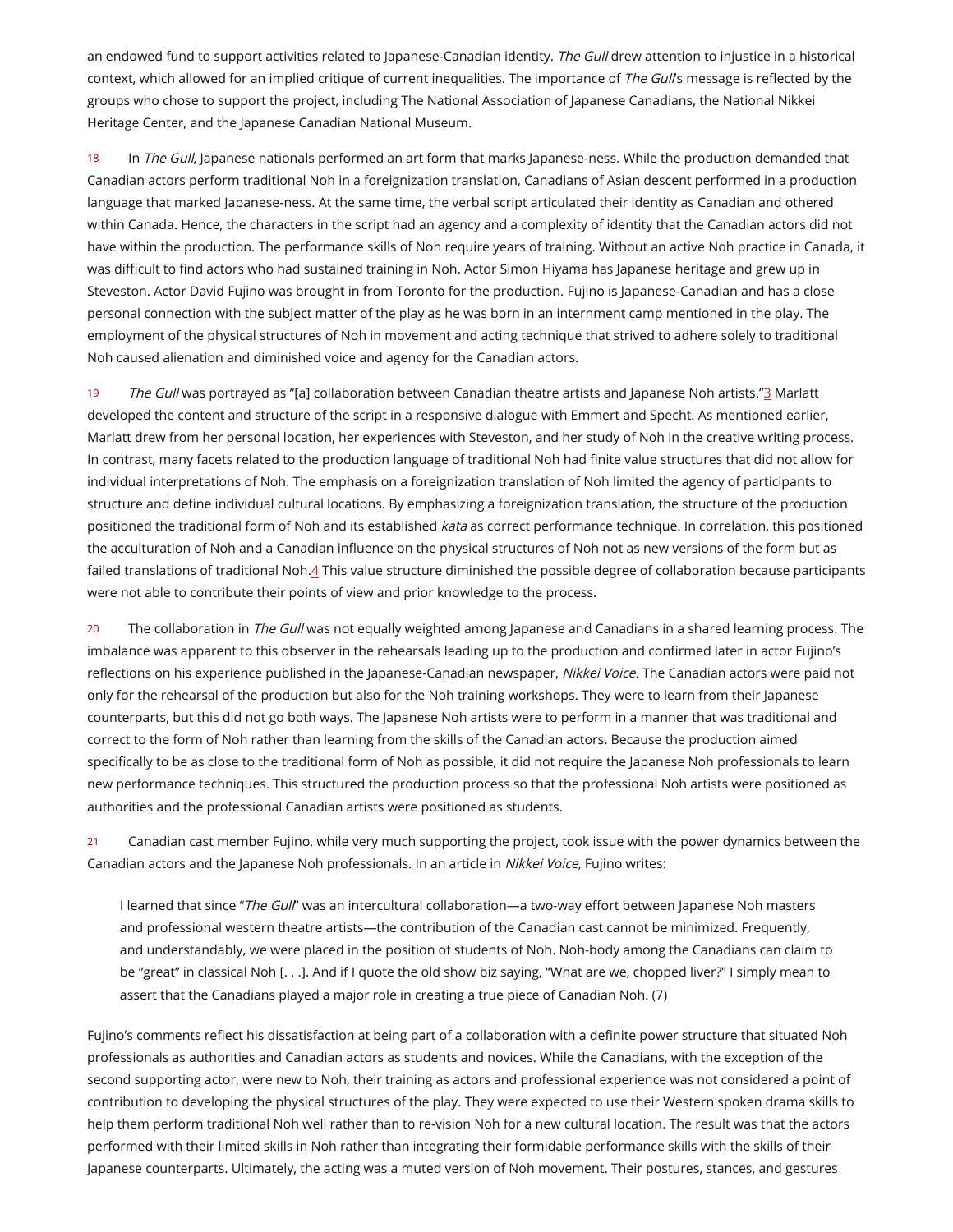were within Noh form, but they did not attempt the flourishes of Noh in its complex movement patterns. This muted version of Noh was a failure in the translation process; in effect, the request that the actors only perform Japanese Noh meant that they had to hide their cultural location, particularly in the physicality of their acting.

22 Because of issues that included a limited training time, the comic interlude kyogen scene was adjusted to allow for a less than strict adherence to kyogen movement and speech. The departure of the kyogen scene in The Gull from strict kyogen technique was of great assistance to the overall reception of the play. In the scene, Harry Takahashi comes to visit the brothers on the boat and realizes that he knew their parents. He tells the brothers tender, sad, and humorous stories about their parents. This includes how their father sent a much younger picture of himself to Japan when searching for a bride. The picture leads to their mother coming to Canada much younger than her soon-to-be husband. Harry Takahashi explains, "Aaah! (smacking his lips) Your mother now, she was quite a woman. She had that old Wakayama spirit. What a catch! I used to kid your dad about being a highliner in more ways than one" (Marlatt 58).

23 In keeping with tradition, the kyogen scene in The Gull was a drinking scene. The brothers poured whiskey for the kyogen actor and he drank it in the formal way of angular, sequential movement in the action of drinking from a cup and then indicating swallowing with pursed lips and a satisñed breath out. Fujino gave an energetic performance with humorous dialogue, animated drinking actions, and surprise movements of the waves hitting the side of the boat. Fujino, however, did not escape criticism for differing from traditional form. At the cast party he received feedback from one of the Japanese musicians on the show. In complimenting Fujino's work, the musician also pointed out that his performance differed from the traditional kyogen and insinuated that this difference was not desirable. Fujino writes:

I found myself receiving—in translation—some comments about my performance from one of the Japanese musicians: "It was very 'unusual' how you played the Ai-Kyogen part...and you were VERY LOUD in your drinking sounds... ('Welcome to Canada,' I thought).... Well, in the future it depends on how interested you are in pursuing Noh theatre... (7)

24 This discussion reflects a structure where traditional Noh and foreignization translation is correct and a Canadian acculturation of that form is not a new translation but an imperfect version of the original. Fujino's sidebar, "Welcome to Canada," may read like a sarcastic comment about drinking within Canadian culture, but it points to a broader issue. He is marking The Gull as a Canadian production imbued with the mannerisms and attitudes of the Canadian participants; his comments suggest that the production should not be seen as incorrect Noh but as a Canadian version of Noh, which will be different from Noh in Japan. This, too, can function as a metaphor for the Japanese-Canadian community, no longer exclusively culturally Japanese but informed and shaped by cultural ties to Japan and lived experience in Canada. The actors were not asked to interpret their exposure to Noh or to draw from their cultural location in their performance. Within this structure, it was possible for the Noh artists to view the acculturation of Noh as imperfections in the form rather than as a means of creating a new perspective.

25 Pangaea Arts sought community participation and a broader impact for The Gull through staged readings, Noh workshops, and a Noh mask exhibit. One of the important aspects of involving the Japanese-Canadian community in The Gull was the staged reading held in May 2005. At this event some of the performers wore Noh clothing of dark kimono and wide split-leg pants. Feedback from the audience, which included a significant turnout of first and second generation Japanese-Canadians, requested that the brothers wear costumes that reflect the clothing of fisherman in the 1950s rather than Japanese Noh costumes. This feedback was acted upon and in the ñnal production the actors wore clothing typical of coastal ñshing the in 1950s such as a cable knit wool sweater and a plaid work jacket.

Fig. 2. (L to R) David Fujino as Harry Takahashi, Alvin Catacutan, and Simon Hayama as the brothers in The Gull: The Steveston Noh Project.Photo: Michael Ford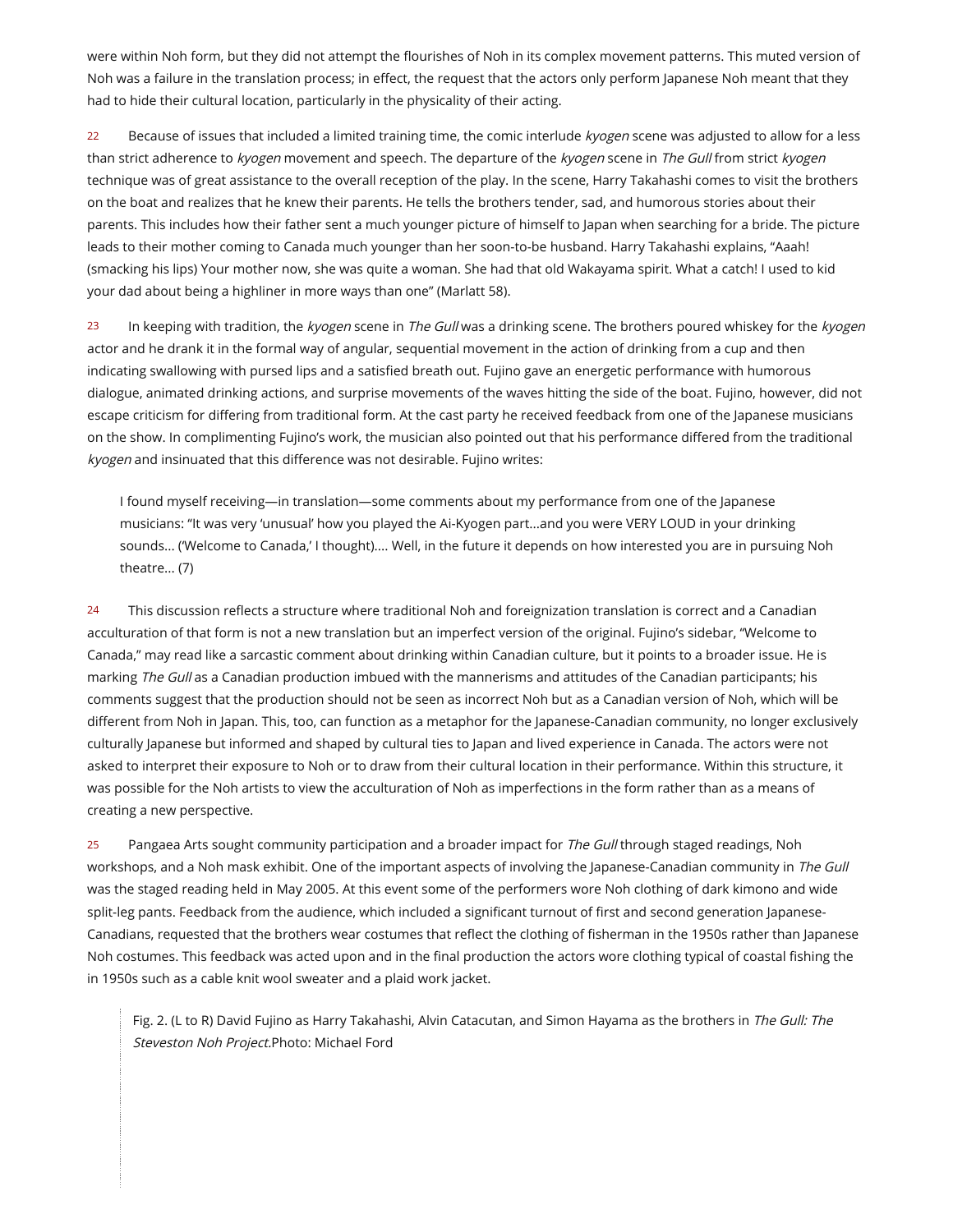

Hayama as the brothers in The Gull: The Steveston Nok Project Photo: Michael Ford

#### [Display](http://journals.hil.unb.ca/journalimages/TRIC/2013/Vol_34/No_01/tric34_1art03_fig2.jpg) large image of Figure 2

26 Specht's willingness to respond to feedback from the staged reading demonstrated her commitment to involve the local community. However, it also created a conflict in the acculturation/ foreignization translation of Noh. Noh kata, which include set units of movement, are arranged, sequenced, and patterned into different dances. Part of the structure of these movements is to show the audience the beautiful, highly detailed Noh costumes. The sleeves of Noh kimono are an especially dazzling part of the costume. Master artists make highly ornate and detailed silk kimono with patterns that display aspects of a particular character. For example, a character who will turn into a snake wears a diamond patterned kimono. The colors and designs of the kimono are part of what communicates a character's age, gender, and disposition. Noh movements aim to show off the pattern and long flowing sleeves of the kimono. In these movements, the visual effect is created not through movement alone, but by how the movement displays the costume. When the costume is changed, particularly to a sweater that does not have flowing sleeves, the Noh movement is taken out of context and loses its significance. This was a major roadblock in acculturating some aspects of Noh's production language into The Gull. Changing the costume to a localized, Canadian style lost the significance of the movements of Noh dance. If the dance is then maintained in Noh kata with a localized costume, it is for the sole purpose of being "like Noh," rather than creating the artistic effect of traditional Noh. The production team ultimately resisted a better integration of costume and choreography values in favour of a foreignization translation that sought to maintain Noh kata.

27 Overall, the foreignization in The Gull's casting and acting technique ran up against problems that Marlatt's writing process navigated successfully. The collaboration structure that valued traditional Noh over Canadian contributions displaced the Canadian actors. The actors were denied the opportunity to perform from a point of fluency in spoken drama, which hampered their ability to bring an energy or excitement into their performance of Noh. They did not have agency in discussions about how their roles should be performed. Their point of view was diminished within the acting technique of the performance, which caused their performance to be subdued. Marlatt's script, on the other hand, is an example of how work that reveals translation as a process of change can succeed, and allow the actor other ways of embodying the aesthetics of Noh.

28 Central to Marlatt's translation process is the concept of change. Change is a key tenant in the Buddhist philosophy that informs the aesthetics of Noh and is also a strong theme in The Gull. Marlatt's script aligns acculturation translation and foreignization translation as unfixed and shifting points in a constellation of fluencies. In this translation, values that attempt to deñne traditional Noh and Canadian culture are sets of symbols that shift and move in relationship to each other. Ongoing change is made explicit at points in the script. As the mother asks her sons to return home, the chorus chants, "home, it changes like the sea's/rough waves we ride/its changes constant, changing/our quick lives—" (72). The word/symbol for home is revealed to have different meanings depending on the context and the speaker. This meaning can also be understood as created through its location within a constellation and reveals the mother's location as different from each of her sons. Here the process of change in translation brings together shifting cultural locations between generations within this family. Other lines from this section point more directly to how the meanings of words shift with location and point of view. The supporting actor speaks to the bird/ his mother: "what was home to you/Mother, is not home to us" (71). This line unswervingly shows that the meaning of words can change because the values of points within the constellation are in constant flux. The change manifest in our brief lives is evident in the change of point of view among generations, individuals, and also in the meaning of distinct words.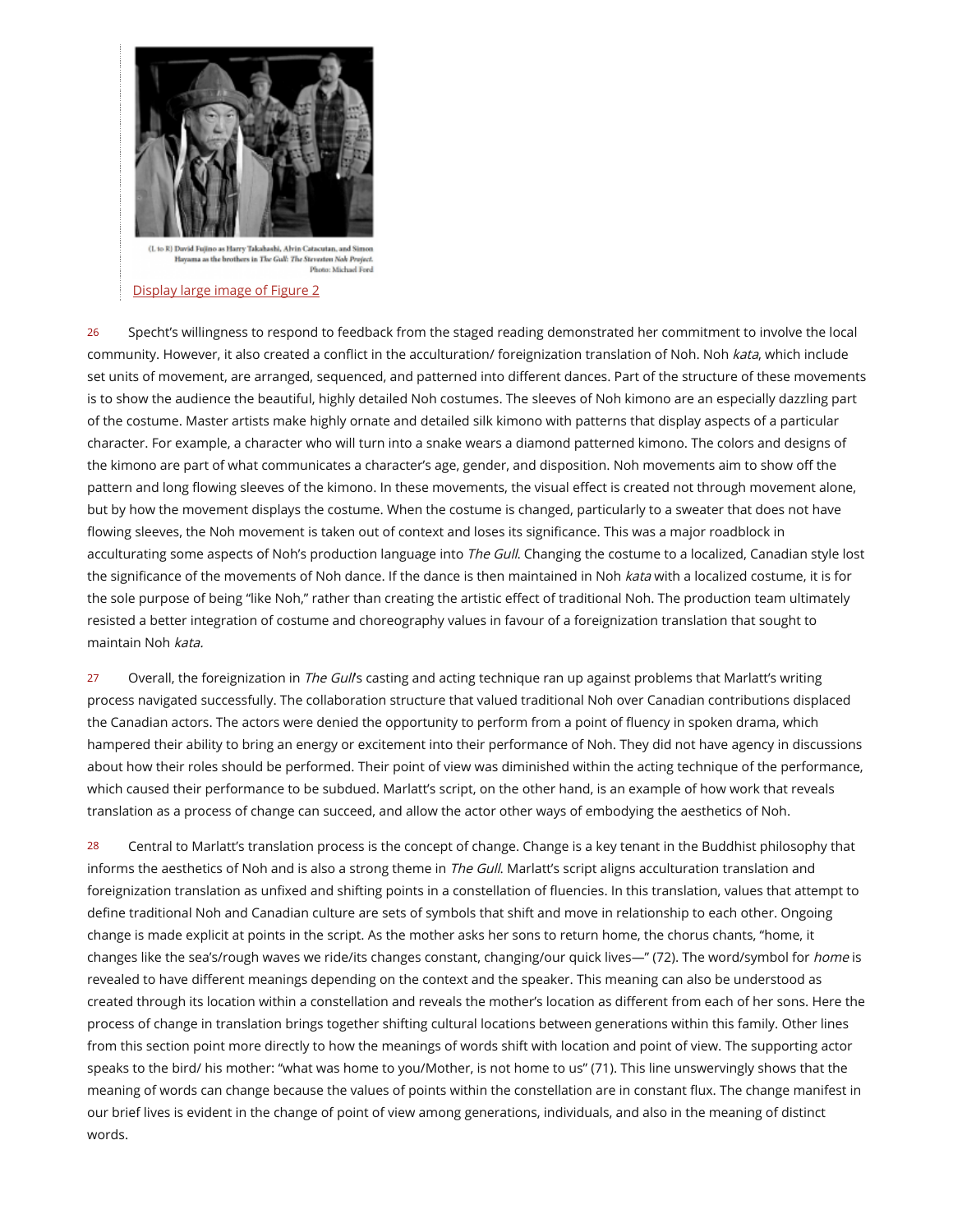29 Marlatt's background and history of confronting difference, in addition to her cultivated writing practice, contributed to the success of The Gull. Marlatt's constellation translation reveals different points of view in the play through the brothers' challenge to ñnd and access their mother's position. When the mother/bird ñrst comes to the boat, one brother sees a woman and the other sees a bird. Two people look at the same image and see it in stark contrast. This is a metaphor for how words work in translation. They do not hold ñxed meanings because their meaning is created through the standpoint of the reader and the work of reading.

30 Lingering attachments that the dead have with the world of the living are a central theme in Noh. A Noh play often presents a moment when these attachments can be resolved. The most important journey in The Gull occurs when the mother communicates her feelings and the sons come to understand that their point of view and interests are different from their mother's point of view. After the war, the mother had wanted to repatriate and leave Canada. However, her Canadian-born sons, despite the hostilities of the war, wanted to stay in Canada. Resolution for the ghost of the mother is accomplished when the son gains insight into his mother's outlook as different from his own. He says, "Mother, we failed to understand/how deeply you felt/abandoned there—" (71). Through this insight, the brother shifts his location in the constellation. For this moment, the proximity among the sons and the mother is diminished. It shows that we can create and change our locations within the constellation. It is also the communication the mother needs to resolve her attachments with the living world.

31 The shift in proximity among the points of view of the sons and their mother reflects the core interests of Marlatt's writing. She writes from the edges, from places of otherness and marginalization. As seen in The Gull, Marlatt strives to find points of connection and means for people to come together in ways that maintain a respect for difference. In Readings from the Labyrinth, she articulates the challenge of creating difference at the same time as creating shared ground:

Becoming aware of dialogue on the (many) fringes, listening to other women's words, realities, is to engage in a delicate balance between recognition of difference and recognition of shared ground. The balance between i and we —neither capitalized nor capitalizing on the other. (137)

Here Marlatt describes othered groups as the many fringes, opening the concept of multiple identities and multiple ways of being outside of dominant society. She uses the word *delicate* to stress the difficulty of making relationships among othered groups in a way that supports difference while at the same time finds points of connection. The brief quotation above is an example of the issues that guide much of Marlatt's writing and inform the themes of The Gull. She draws on the ways in which she is othered as woman and immigrant in order to explore shifting personal locations and identities.

32 In her work, Readings, Marlatt positions her writing process as a body-based practice in which she makes an intentional physical journey. Déprats attributes a successful translation to the ability of the translator to create a text that actors can physically perform well (136). However, the success of Marlatt's writing is found in her embodiment of the translation process. To write The Gull, Marlatt pulled from the corners of experience stored in the body, and connected memories from her earlier works, Steveston and Mothertalk, with the compositional structure of Noh. The Gull reveals issues central to Marlatt's journey that recur in many of her writings. She explains:

writing involves reading or hearing all the language is saying that i am "lost" in and writing my way through. as if following the thread of meaning through the labyrinth of language [. . .] i feel my way by (sentence, sentire, to feel), keeping my feet by a labyrinthine sense of balance as the currents of various meanings, the unexpected "drift," swirl me along. (Readings 33)

Through the concept of "drift," Marlatt explains a process of ñnding meaning through writing rather than attempting to explain predetermined ideas. This responsiveness reflects Marlatt's process as based in learning and exploring shifting complexities in creating a text. Her ability to link into a body practice that can navigate multiple stories, histories, and situations comes from a fluency in a highly attuned writing practice. This synergy of multiple influences with a creative writing practice is what diöerentiates an accomplished creative writer's translation from a skilled linguist's translation. The "drift" that Marlatt describes allowed for the changes in point of view and Noh form that are key to the responsiveness of her script.

33 Marlatt offers a third way of translation that, because it has no fixed points, requires an attention to the present moment and a sensitivity to shifting values. This constellation translation exists through spectators actively creating their own points of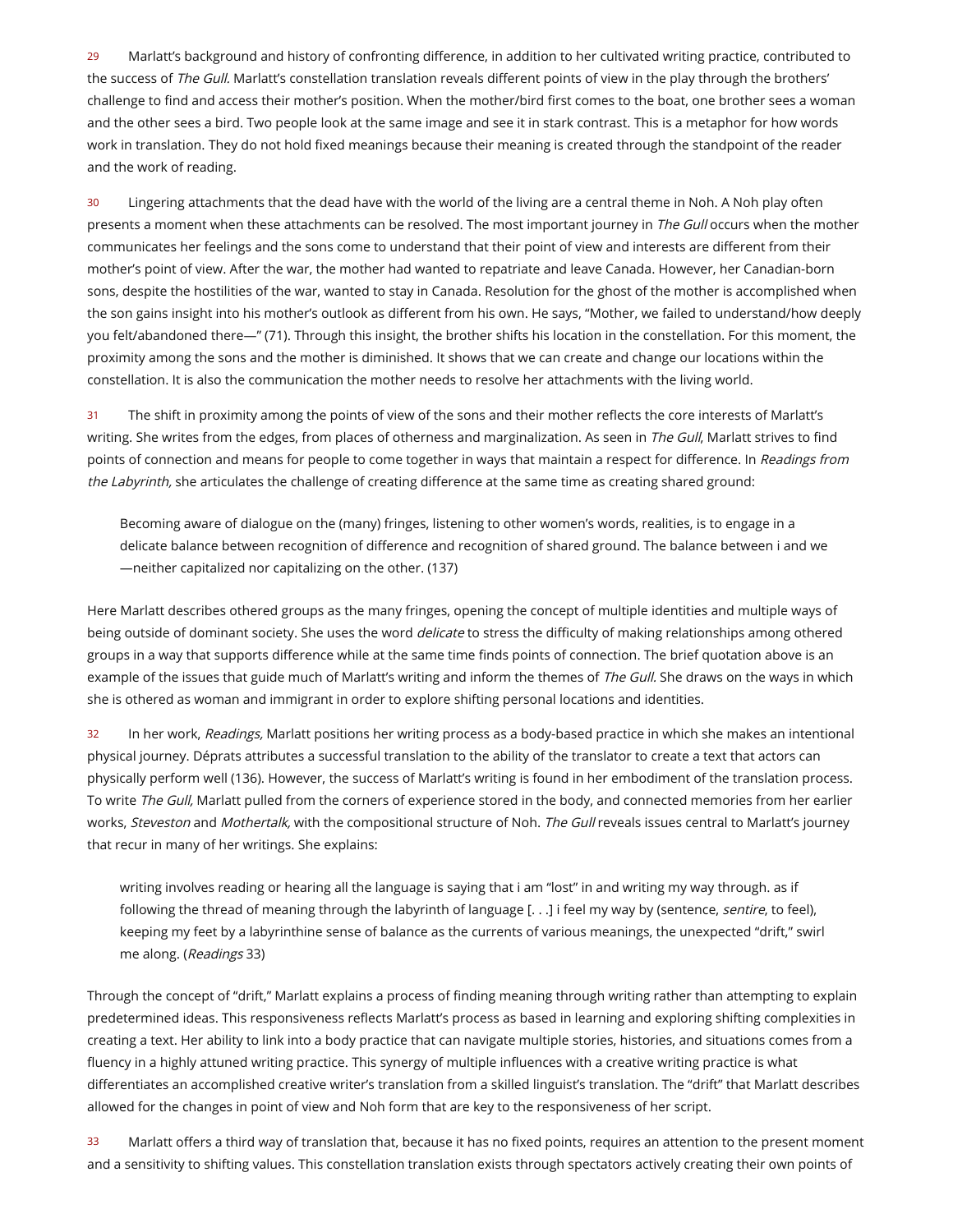engagement within the play. While Marlatt's verbal script gives voice to constant change, this change is also present within the structures of the script. Both assist the audience in making signiñcance. This active engagement on the part of the audience involves the audience in ñnding their own connection to the script and navigating their own shifting locations within the constellation.

34 As a performance, The Gull adhered to many of the structures of traditional Noh and, at the same time, resonated with historical and emotional sentiments within Canada. Adhering the physical performance of the play to the structures of traditional Noh disrupted the possibilities of constellation translation on the part of the Canadian actors. All artists need to ñnd their own relationship with the form and subject matter of a production. Strict adherence to Noh kata was problematic because it displaced what should have been the Canadian actors' task of finding their own meanings in the Noh form and The Gull script. While Marlatt's text openly demonstrates the translation process, the actors were asked to conceal their processes of interpreting Noh. Ideally, a constellation translation supports all artists in making their own connections within the translation. With each connection, little points in a constellation, locations shift. This continual shifting is part of the energy and vibrancy of a translation that make it alive, urgent and responsive to contemporary experience.

35 Conflicts around issues of acculturation and foreignization brought up many difficulties in employing Noh in The Gull. These difficulties are present in the undercurrents of daily life in Vancouver and reflect the struggles of migration: how to become Canadian, how to maintain distinct identities, and how to confront historic and continued hostilities. Noh in The Gull did not cause these difficulties nor were these difficulties failures of the production. The Gull created an opportunity to explore the problems constructively within the context of the production, which are also present in contemporary society. The Gull allowed for a reflective and emotive engagement with issues of diaspora and dislocation. It asked the audience to address the legacy of the internment. It also drew attention to the permitted social locations of othered groups through the example of Japanese-Canadians and showed shifting constellations of identity. These issues were not resolved in The Gull, but their articulation presented an occasion to begin to address them. Marlatt created a nuanced script that had space within it for the diverse audience to connect with the production and ñnd voice within the performance.

#### Works Cited

2010 Legacies Now. "2010 Legacies Now: 2005/06 Year in Review." 2010 Legacies Now. n.d. Web. 5 September 2011.

Bassnett, Susan. "Bringing The News Back Home: Strategies Of Acculturation And Foreignisation." Language & Intercultural Communication 5.2 (2005): 120-30. Communication & Mass Media Complete. Web. 11 Dec. 2011.

Brazell, Karen, ed. Traditional Japanese Theatre: An Anthology of Plays. New York: Columbia UP, 1998. Print.

Déprats, Jean-Michel. "Translating Shakespeare's Stagecraft." Shakespeare and the Language of Translation, Ed. Ton Hoenselaars. London: Thompson, 2004. Print.

Fisher, Tamaka. "Theatre Review of The Gull' Stevenson iVillage. n.d. Web. 5 September 2011.

Fujino, David. "The Gull: An inside View." Nikkei Voice: A National Forum for Japanese Canadians 20.7 (2006): 3,7. Print.

Gordon, Andrew. A Modern History of Japan: From Tokugawa Times to the Present. New York: Oxford UP, 2003. Print.

Kamboureli, Smaro. Scandalous Bodies: Diasporic Literature in English Canada. Toronto: Oxford UP, 2000. Print.

Marlatt, Daphne. Ghost Works. Edmonton: NeWest, 1993. Print.

—. The Gull. Vancouver: Talonbooks, 2009. Print.

—. Readings from the Labyrinth. Edmonton: NeWest, 1998. Print.

— and Robert Minden. Steveston. Vancouver: Ronsdale P, 2001. Print. "National Association of Japanese Canadians." NAJC. n.d. Web. 7 July 2012.

Rath, Eric C. The Ethos of Noh: Actors and Their Art. London: Harvard UP, 2004. Print.